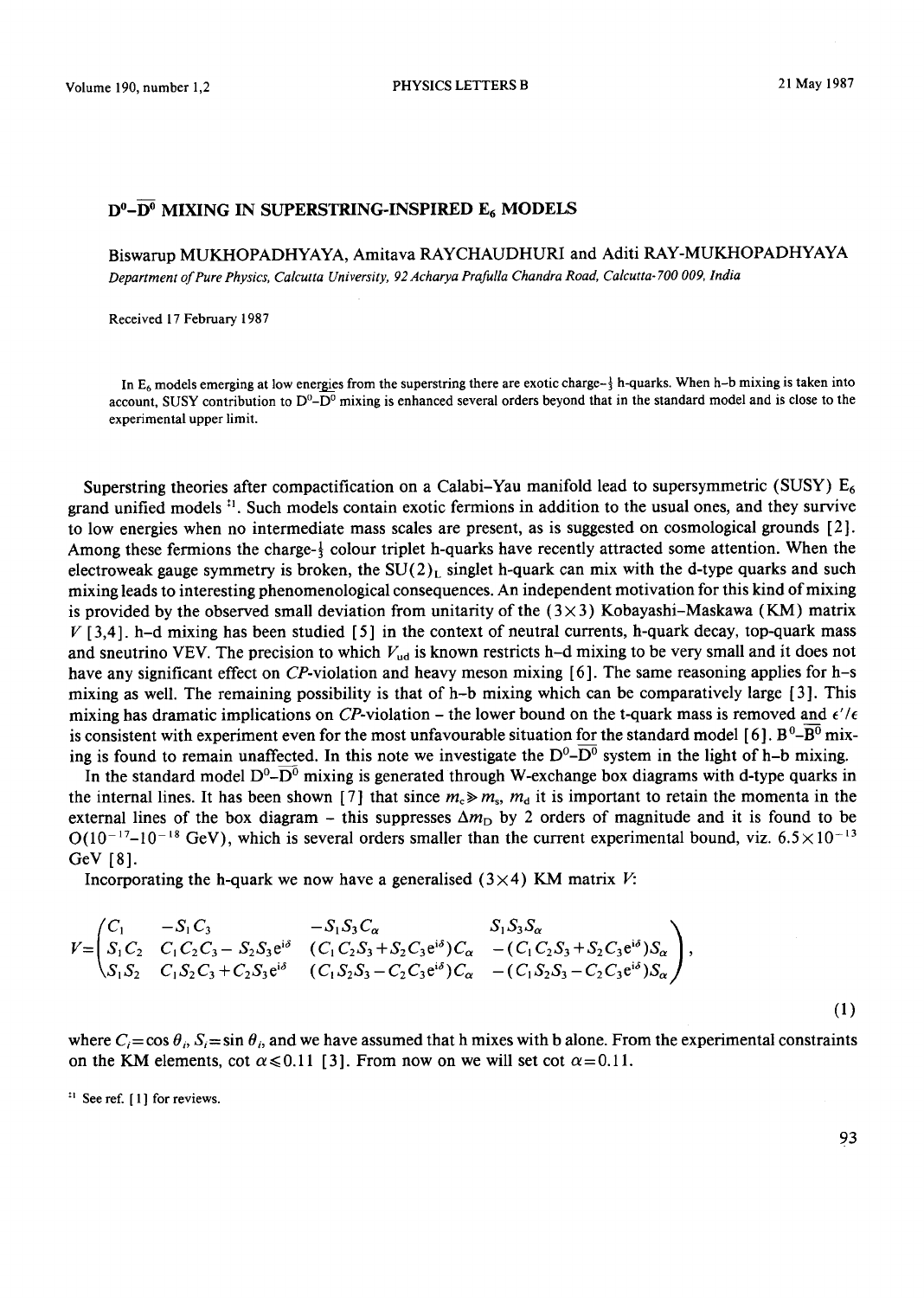The angles  $\theta_2$  and  $\theta_3$  are usually determined from the bottom lifetime  $\tau_B$  and the ratio  $\bar{R}=F(b\rightarrow u\ell v)/F(b\rightarrow c\ell v)$ . With the extra h-quark,  $\theta_2$  and  $\theta_3$  are given by

$$
S_3 = (S_3)_{\text{std}} / C_{\alpha}, \quad \theta_2 = [\cos^{-1}(c/\sqrt{a^2 + b^2 C_{\delta}^2}) + \sin^{-1}(bC_{\delta}/\sqrt{a^2 + b^2 C_{\delta}^2})]/2 \tag{2.3}
$$

with  $a = C_3^2 - C_1^2 S_3^2$ ,  $b = -2C_1 S_3 C_3$  and  $c = C_3^2 + S_3^2 (C_1^2 - 5.78)$ . The presence of  $C_\alpha$  in eq. (2) enhances  $S_2$  and  $S_3$  – this is at the root of the dramatic effects on CP-violation [6]. There it has been shown that when one requires consistency with the experimental value of  $\epsilon$ , for realistic top quark masses (30–60 GeV)  $C_{\delta} \approx \pm 1$ . However, the solutions corresponding to  $C_{\delta} \approx -1$  can be ruled out from the constraints [4] on  $V_{\text{cd}}$  from charm production by neutrinos.

In the  $E_6$  model we are interested in, box diagram contributions to  $\Delta m_{\rm D}$  with the h-quark in the inner lines will dominate because of the large h-mass ( $m_h > 25$  GeV) – similar to the b-quark dominance in the standard case [7]. Using the same formalism we find an enhancement of O (tan<sup>2</sup> $\alpha$ ) from the KM factors at the vertices and a further factor of O(10) from the momentum integrals. Thus  $\Delta m_{\rm D}$  is now of the order of  $10^{-14}$ – $10^{-15}$ GeV and is still well below the stipulated limit.

In the SUSY standard model, there exists the further possibility of gluino induced diagrams contributing to  $D^0$ - $\overline{D^0}$  mixing. Such contributions – flavour violation through the gluino – have non-trivial effects on CP-violation in the neutral kaon system [9]. In that case the gluino exchange box diagrams have d-type squarks  $(\tilde{D})$  in the inner lines. Flavour violation occurs predominantly in the left-handed sector. The  $(3\times3)$   $\tilde{D}_L$  mass matrix at low energies is of the form

$$
M^{2}(\bar{\mathbf{D}}_{L}) = \mu_{L}^{2} I + M_{d} M_{d}^{+} + c M_{u} M_{u}^{+} \tag{4}
$$

where the last term  $(c-1)$  arises from the renormalisation due to the top-quark Yukawa coupling and is responsible for flavour non-conservation;  $\mu_L^2$  is a flavour-blind SUSY breaking parameter.

The SUSY graphs in the  $D^0$ - $\overline{D^0}$  case have  $\tilde{U}$  inner lines. The mass matrix relevant to this case is

$$
M^{2}(\tilde{U}_{L}) = \mu_{L}^{2} I + M_{u} M_{u}^{+} + c' M_{d} M_{d}^{+} \tag{5}
$$

Since the d-type quarks are lighter than the u-type quarks the gluino mediated flavour violation is less pronounced in this case and the SUSY contribution to  $\Delta m_D$  is rather small (10<sup>-18</sup>-10<sup>-21</sup> GeV) [10].

Turning now to the  $E_6$  model under discussion, the third term in eq. (5) will include  $m<sub>b</sub><sup>2</sup>$  which, due to the large  $m_h$ , makes a marked difference in the context of D<sup>0</sup>-D<sup>0</sup> mixing. The exact form of  $\Delta m_D$  in terms of the SUSY parameters and the KM mixing angles can be obtained from the corresponding expression for  $\Delta m_K$  in ref. [9] (see eq. (23)).

In our calculations we have used  $f<sub>D</sub>=0.2$  GeV,  $c' = 0.5$  and have chosen the gluino mass  $m<sub>g</sub>$  to be 40, 70 and 100 GeV and  $\mu_L$ =50, 70 and 100 GeV<sup>22</sup>. We find that  $\Delta m_D$  is significantly enhanced and can be as large as  $O(10^{-13} \text{ GeV})$  for  $m_{\text{R}} = 40 \text{ GeV}$ ,  $\mu_{\text{L}} = 50 \text{ GeV}$  and sufficiently large  $m_{\text{h}}$  (50 GeV). In fig. 1 we have plotted  $P(D^0 \rightarrow D^0)$  which is related to  $\Delta m_D$  through

$$
P(D^0 \to D^0) = \frac{1}{2} (\Delta m_D / \Gamma)^2 \tag{6}
$$

where  $\Gamma$  (1.53 × 10<sup>-12</sup> GeV) is the D<sup>0</sup> decay width.  $P(D^0 \rightarrow \overline{D^0})$  can be extracted from the experimental data on like-sign dileptons and has been measured in proton-Fe collisions [ 12], neutrino production [ 13] and muon scattering [14]. The last mentioned experiment gives the most stringent upper bound, viz.  $P(D^0 \rightarrow \overline{D^0}) \lesssim 0.012$ which is also shown in the figure.

It should be pointed out that in this calculation we have taken only the short-distance contribution to  $\Delta m_D$ and in the estimation of the hadronic matrix element we have used the so called "bag factor"  $B = 0.33$ . Left-right mixing in the squark sector, which is anyway small, has been dropped. In the SUSY box diagrams we have not retained the momenta in the external lines since the internal lines are now heavy SUSY particles.

 $22$  These masses are consistent with the most recent experimental findings  $[11]$ .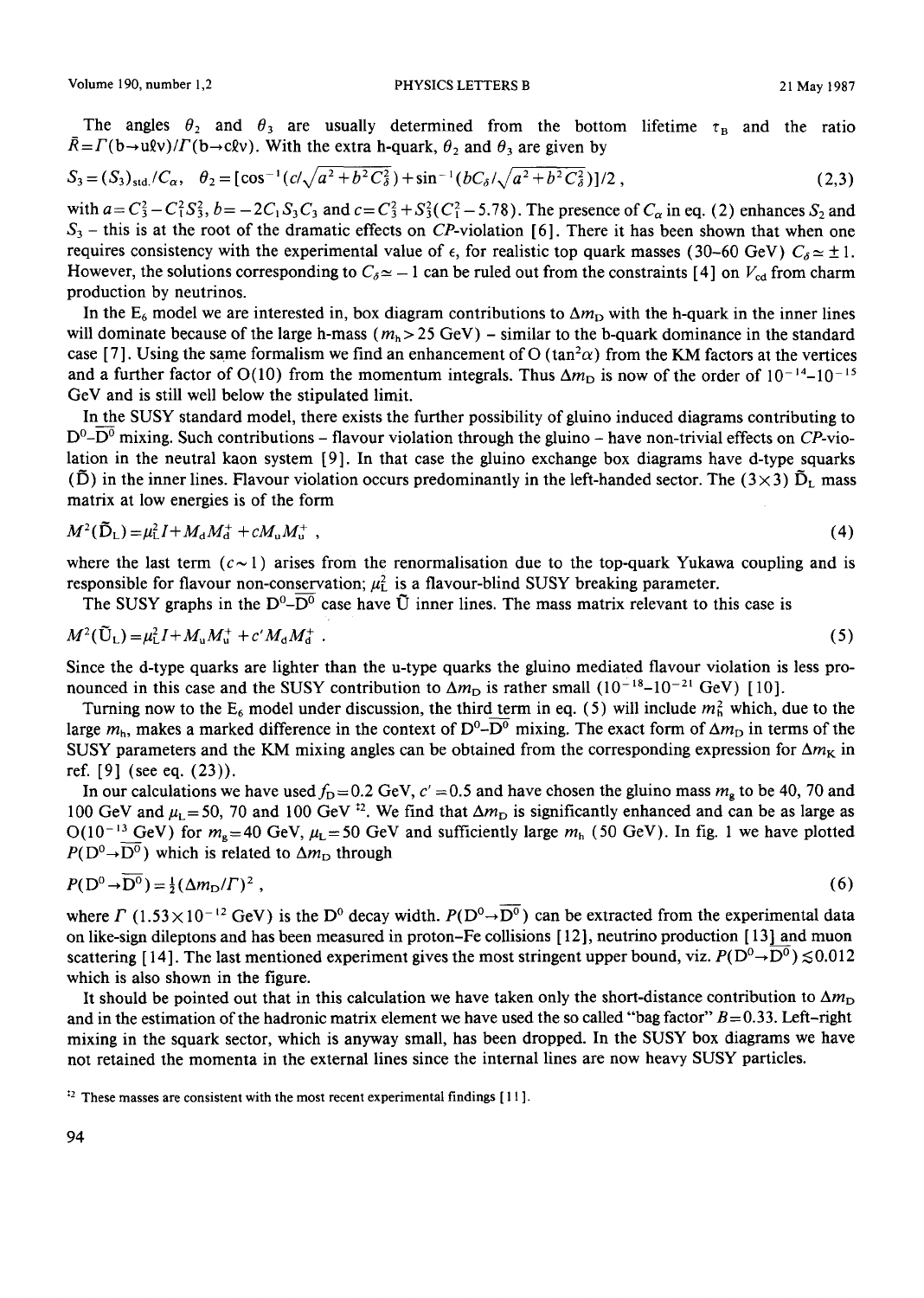



In conclusion, we have found that in the superstring-inspired  $E_6$  model with h-b mixing the contribution to  $\Delta m<sub>D</sub>$  from SUSY box diagrams is increased by several orders and, in some cases, is strikingly close to the experimental upper bound. Thus if future experiments indicate a  $\Delta m<sub>D</sub>$  much larger than the standard model prediction, then it will provide indirect support to h-b mixing in superstring-inspired  $E_6$  models.

**This research has been supported by a Council of Scientific and Industrial Research, India fellowship (B.M.) and research grants from the University Grants Commission, India (A.R.) and Indian National Science Academy (A.R. and A.R.-M.).** 

## *References*

**[ 1 ] M.B. Green, Surv. High En. Phys. 3 (1983) 127; J.H. Schwarz, Phys. Rep. 89 (1982) 323;** 

**J. Ellis, Invited talk Second Nobel Symp. on Elementary particle physics, CERN preprint CERN-TH 4474/86.** 

- **[2] K. Enqyist, D.V. Nanopoulos and M. Quiros, Phys. Lett. B 169 (1986) 343.**
- [3] K. Enqvist, J. Maalampi and M. Roos, Phys. Lett. B 176 (1986) 396.
- **[4] G. Barbiellini and C. Sautoni, Riv. Nuovo Cimento 9 (1986) 1; W.I. Marciano and A. Sirlin, Phys. Rev. Lett. 56 (1986) 22.**
- **[5] V. Barger et al., Phys. Rev. D 33 (1986) 1912;** 
	- **R.W. Robinett, Phys. Rev. D 33 (1986) 1908;**
	- S.M. Barr, Phys. Rev. Lett. 55 (1985) 2778;
	- **F. Cornet et al., Phys. Lett. B 174 (I 986) 224;**
	- **J. Pulido, CERN preprint CERN-TH 4501/86;**
	- **B. Campbell et al., CERN preprint CERN-TH 4469/86.**